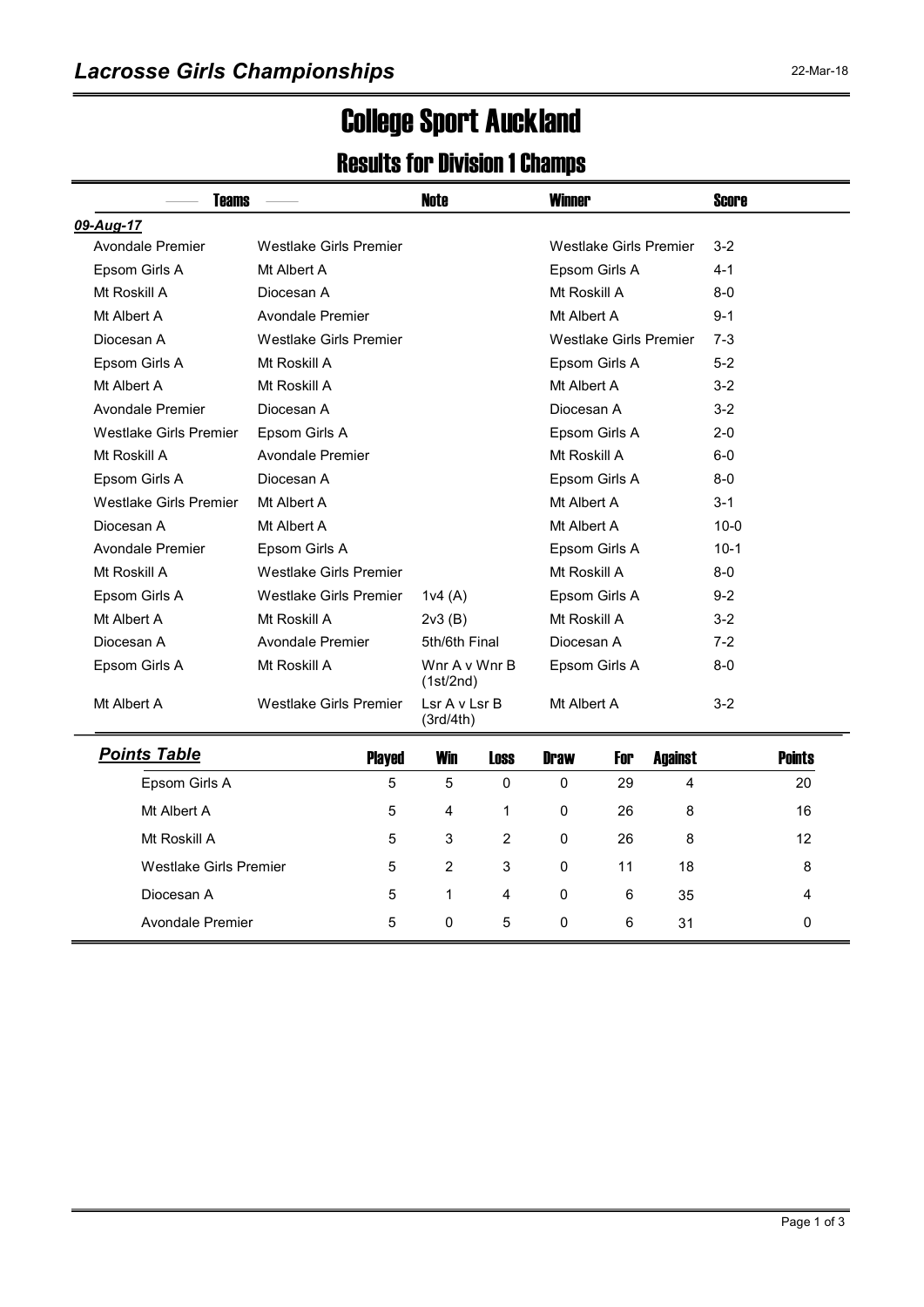#### Results for Division 2 Pool A

|              | <b>Teams</b>     | <b>Note</b> | <b>Winner</b> | <b>Score</b> |  |
|--------------|------------------|-------------|---------------|--------------|--|
| 10-Aug-17    |                  |             |               |              |  |
| Whangaparaoa | Avondale B       |             | Draw          | $0-0$        |  |
| Pinehurst    | St Mary's        |             | Draw          | $4 - 4$      |  |
| Pinehurst    | Avondale B       |             | Pinehurst     | $2 - 0$      |  |
| St Mary's    | Whangaparaoa     |             | Whangaparaoa  | $9 - 0$      |  |
| Avondale B   | St Mary's        |             | St Mary's     | $6-0$        |  |
| Whangaparaoa | <b>Pinehurst</b> |             | Whangaparaoa  | $5-2$        |  |
|              |                  |             |               |              |  |

| <b>Points Table</b> | <b>Played</b> | <b>Win</b> | <b>Loss</b>  | <b>Draw</b> | For | <b>Against</b> | <b>Points</b> |
|---------------------|---------------|------------|--------------|-------------|-----|----------------|---------------|
| Whangaparaoa        | 3             | 2          | $\mathbf{0}$ |             | 14  |                | 10            |
| <b>Pinehurst</b>    | 3             |            |              |             | 8   | 9              | 6             |
| St Mary's           | 3             |            |              |             | 10  | 13             | 6             |
| Avondale B          | 3             | 0          | 2            |             | 0   | 8              |               |

## Results for Division 2 Pool B

|                        | <b>Teams</b>           |               | <b>Note</b><br><b>Winner</b> |                         |               |                        |                | <b>Score</b> |                |  |
|------------------------|------------------------|---------------|------------------------------|-------------------------|---------------|------------------------|----------------|--------------|----------------|--|
| 10-Aug-17              |                        |               |                              |                         |               |                        |                |              |                |  |
| Epsom Girls B          | Mt Albert B            |               |                              |                         | Epsom Girls B |                        |                | $5-2$        |                |  |
| <b>Western Springs</b> | St Cuthbert's          |               |                              | St Cuthbert's           |               |                        | $7-2$          |              |                |  |
| <b>Western Springs</b> | Mt Albert B            |               |                              |                         | Mt Albert B   |                        |                | $4 - 2$      |                |  |
| St Cuthbert's          | Epsom Girls B          |               |                              |                         |               | Epsom Girls B          |                | $4 - 3$      |                |  |
| Mt Albert B            | St Cuthbert's          |               |                              |                         | St Cuthbert's |                        |                | $4 - 2$      |                |  |
| Epsom Girls B          | <b>Western Springs</b> |               |                              |                         |               | Epsom Girls B          |                | $4 - 2$      |                |  |
| Whangaparaoa           | St Cuthbert's          |               |                              | 1st PA v 2nd PB<br>(A)  |               | Whangaparaoa           |                |              |                |  |
| Pinehurst              | Epsom Girls B          |               |                              | 2nd PA v 1st PB (<br>B) |               | Epsom Girls B          |                | <b>WBD</b>   |                |  |
| St Mary's              | Mt Albert B            |               | 3rd PA v 3rd PB<br>(5th/6th) |                         | St Mary's     |                        |                | $2 - 1$      |                |  |
| Avondale B             | <b>Western Springs</b> |               | 4th PA v 4th PB<br>(7th/8th) |                         |               | <b>Western Springs</b> |                | $5-2$        |                |  |
| Whangaparaoa           | Epsom Girls B          |               | Wnr A v Wnr B<br>(1st/2nd)   |                         | Whangaparaoa  |                        |                | $3 - 2$      |                |  |
| St Cuthbert's          | Pinehurst              |               | Lsr A v Lsr B<br>(3rd/4th)   |                         | Pinehurst     |                        |                | $4 - 3$      |                |  |
| <b>Points Table</b>    |                        | <b>Played</b> | <b>Win</b>                   | <b>Loss</b>             | <b>Draw</b>   | For                    | <b>Against</b> |              | <b>Points</b>  |  |
| Epsom Girls B          |                        | 3             | 3                            | 0                       | 0             | 13                     | $\overline{7}$ |              | 12             |  |
| St Cuthbert's          |                        | 3             | $\overline{2}$               | 1                       | 0             | 14                     | 8              |              | 8              |  |
| Mt Albert B            |                        | 3             | 1                            | 2                       | 0             | 8                      | 11             |              | $\overline{4}$ |  |
| <b>Western Springs</b> |                        | 3             | 0                            | 3                       | 0             | 6                      | 15             |              | 0              |  |